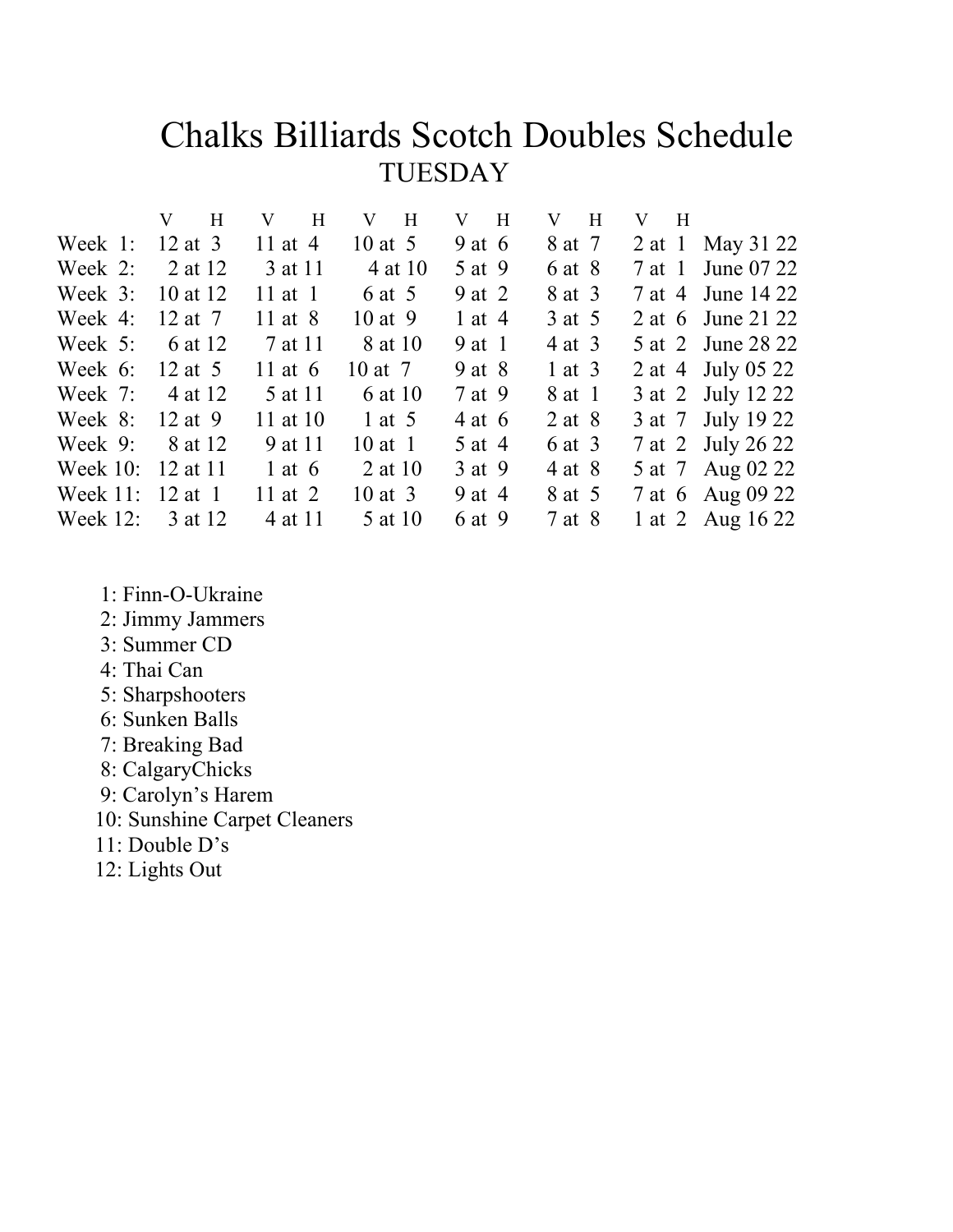# **IN HOUSE POOL LEAGUE CHALKS**

**Official Standings as of:Monday, June 27, 2022**

#### **Tuesday**

| Team                            | <b>Total Points Total Score</b> |     |
|---------------------------------|---------------------------------|-----|
| Jimmy Jammers                   | 16                              | 519 |
| Thai Can                        | 11                              | 474 |
| Sharpshooters                   | 9                               | 492 |
| Finn-O-Ukraine                  | 9                               | 453 |
| Double D's                      | 8                               | 467 |
| Summer CD                       | 8                               | 460 |
| Carolyn's Harem                 | 8                               | 429 |
| <b>Breaking Bad</b>             | 7                               | 459 |
| CalgaryChicks                   | 6                               | 431 |
| <b>Sunshine Carpet Cleaners</b> | 6                               | 320 |
| <b>Sunken Balls</b>             | $\overline{2}$                  | 376 |
| Lights Out                      | $\overline{2}$                  | 302 |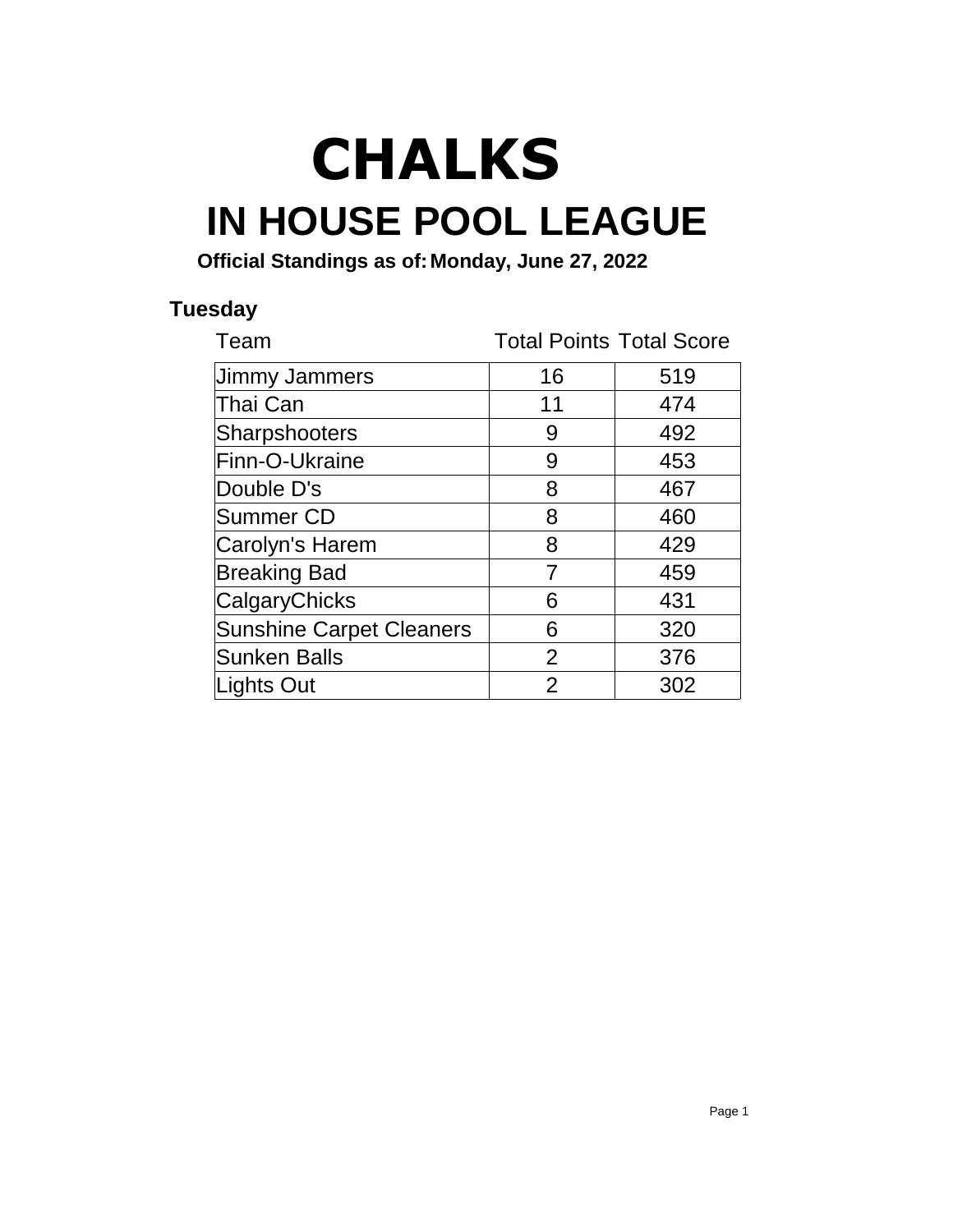## *CHALKS IN HOUSE TUESDAY*

| <b>Breaking Bad</b>    |                   |     |     |
|------------------------|-------------------|-----|-----|
| Player                 | Rounds            | Avg | Won |
| Neil / Jim             | 60                | 7.7 | 32  |
|                        | <b>Summaries:</b> | 7.7 | 32  |
| <b>CalgaryChicks</b>   |                   |     |     |
| Player                 | Rounds            | Avg | Won |
| Avery / Pam            | 60                | 7.2 | 26  |
|                        | <b>Summaries:</b> | 7.2 | 26  |
| <b>Carolyn's Harem</b> |                   |     |     |
| Player                 | Rounds            | Avg | Won |
| Doug / Carolyn         | 60                | 7.2 | 26  |
|                        | <b>Summaries:</b> | 7.2 | 26  |
| Double D's             |                   |     |     |
| Player                 | Rounds            | Avg | Won |
| Dave / Don             | 60                | 7.8 | 33  |
|                        | <b>Summaries:</b> | 7.8 | 33  |
| <b>Finn-O-Ukraine</b>  |                   |     |     |
| Player                 | Rounds            | Avg | Won |
| Henry / Phil           | 60                | 7.6 | 31  |
|                        | <b>Summaries:</b> | 7.6 | 31  |
| <b>Jimmy Jammers</b>   |                   |     |     |
| Player                 | Rounds            | Avg | Won |
| Joe / Dan              | 60                | 8.7 | 45  |
|                        | <b>Summaries:</b> | 8.7 | 45  |
| <b>Lights Out</b>      |                   |     |     |
| Player                 | Rounds            | Avg | Won |
| Dan / Christian        | 45                | 6.7 | 14  |
|                        | <b>Summaries:</b> | 6.7 | 14  |
| <b>Sharpshooters</b>   |                   |     |     |
| Player                 | Rounds            | Avg | Won |
| Bob / Rex              | 60                | 8.2 | 35  |
|                        | <b>Summaries:</b> | 8.2 | 35  |